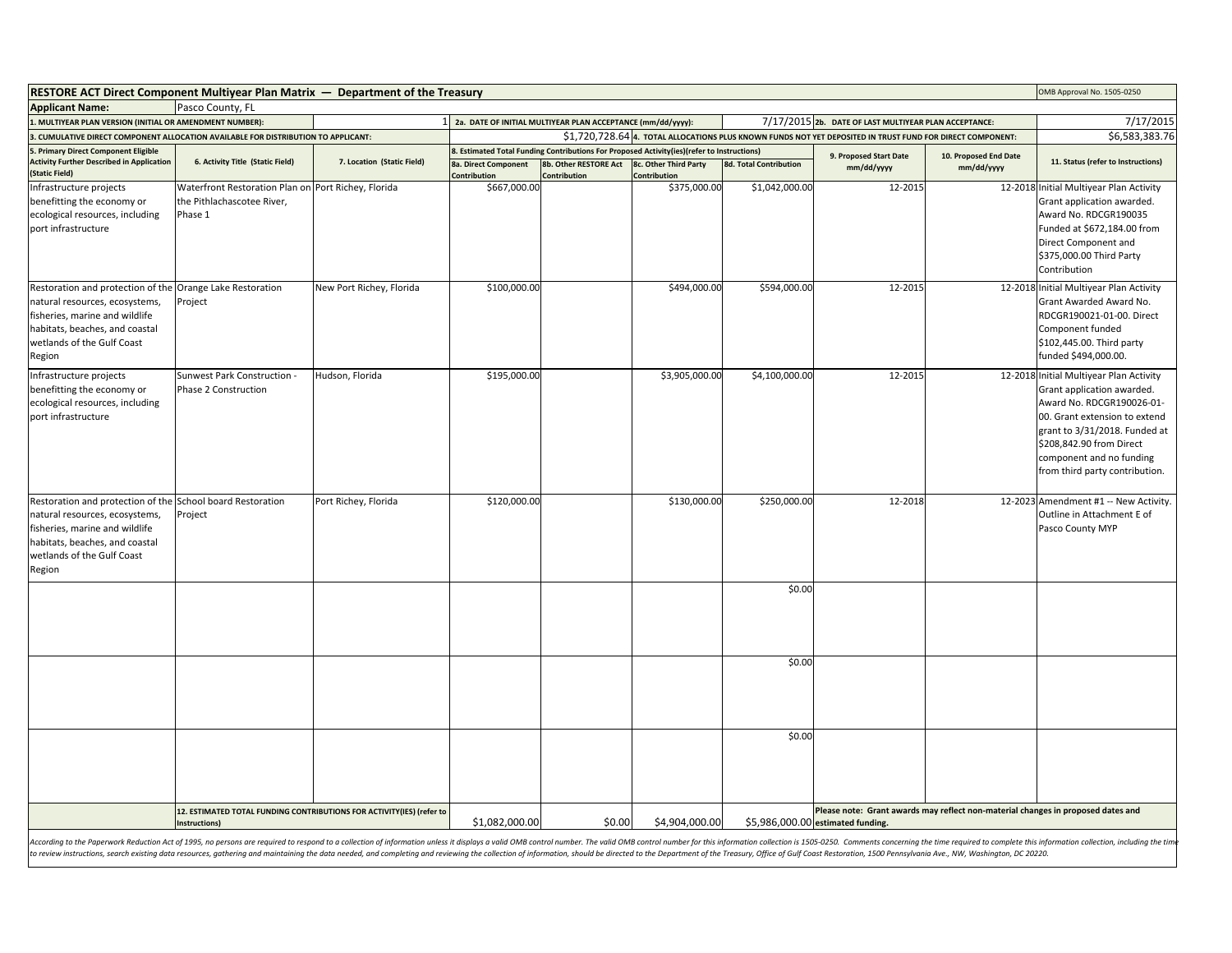# **RESTORE ACT Direct Component Multiyear Plan Narrative**

# **Department of the Treasury**

OMB Approval No. 1505-0250

### Directions: Use this form for the Initial Multiyear Plan and any subsequent amendments to an  **accepted Multiyear Plan. For amendments, include only new and/or materially modified activities.**

| Multiyear Plan Version (Initial or Amendment Number): | <b>Amendment No. 1</b> |
|-------------------------------------------------------|------------------------|
| Date of Initial Multiyear Plan Acceptance:            | 7/17/2015              |
| Date of Last Multiyear Plan Acceptance:               | 7/17/2015              |

| Eligible Applicant Name:                                                                                                   | Pasco County, Florida       |  |  |  |
|----------------------------------------------------------------------------------------------------------------------------|-----------------------------|--|--|--|
| Name and Contact Information of the Person to be contacted (POC) on matters concerning this Multiyear Implementation Plan: |                             |  |  |  |
| POC Name:                                                                                                                  | Curtis Franklin             |  |  |  |
| POC Title:                                                                                                                 | Program Coordinator         |  |  |  |
| POC Email:                                                                                                                 | cfranklin@pascocountyfl.net |  |  |  |
| POC Phone:                                                                                                                 | 727-834-3275                |  |  |  |

#### NARRATIVE DESCRIPTION:

1. A description of each activity, including the need, purpose, objective(s), milestones and location. Include map showing the location of each activity.

Pasco County will work in partnership with the Pasco County School Board to conduct a restoration project. The restoration activities will be broken into four steps: Habitat Surveying and Evaluation, Target Species Cultiva

Need: Restoration prights are needed to improve the environment around the EMC. Projects will be an orgoing effort, and the equipment purchased with this grant is vial at least ended to probe enter by ended to produce the

Purpose: The purpose of the grant to conduct restoration projects and increase ecological services and functions in our surrounding estuary, Durney key and near shore habitats over a five year period. The purchase of a ves Benefits: Oyster bar restoration, invasive species removal, and native plant restoration, as well as secondary benefits of biodiversity improvement for both vertebrate and invertebrate marine species.

RESTORE Objectives: RESTORE objectives addressed by this project include ecosystem restoration and mitigation of environmental damages.

Project milestones include:<br>- Constructing launch facilities and acquiring necessary equipment and supplies<br>- Habitat survey and evaluation<br>- target species cultivation

- habitat restoration - Monitoring and Statistical Analysis - End of year reporting

2. How the applicant made the multiyear plan available for 45 days for public review and comment, in a manner calculated to obtain broad-based participation from individuals, businesses, Indian tribes, and non-profit organizations, such as through public meetings, presentations in languages other than English, and postings on the Internet. The applicant will need to submit documentation (e.g., a copy of public notices) to demonstrate that it made its multiyear plan available to the public for at least 45 days. In addition, describe how each activity in the multiyear plan was approved after consideration of all meaningful input from the public and submit documentation (e.g., a letter from the applicant's leadership approving submission of the multiyear plan to Treasury or a resolution approving the applicant's multiyear plan).

The MYIP was released to the public via press release and both the school board and Pasco County website and contained links to the MYIP. Additionally, the MYIP approval for both public comment and for submittal to U.S. Department of the Treasury, was done by the Board of County Commissioners in public forum. Each activity in the Multiyear plan was approved after consideration of all meaningful input from the public. Documentation for the most current project is attached. Public feedback concerning the project was positive and supporting with no negative comments being received by Pasco County. Public comment feedback for this School Board restoration Project Amendment was collected and reviewed from January 9, 2018 until April 9, 2018. Public comment received was reviewed by the BCC on April 24, 2018 and was considered to be positive and in support of this project.

 valid OMB control number. The valid OMB control number for this information collection is 1505-0250. Comments concerning the time According to the Paperwork Reduction Act of 1995, no persons are required to respond to a collection of information unless it displays a required to complete this Information collection, including the time to review instructions, search existing data resources, gathering and maintaining the data needed, and completing and reviewing the collection of information, should be directed to the Department of the Treasury, Office of Gulf Coast Restoration, 1500 Pennsylvania Ave., NW, Washington, DC 20220.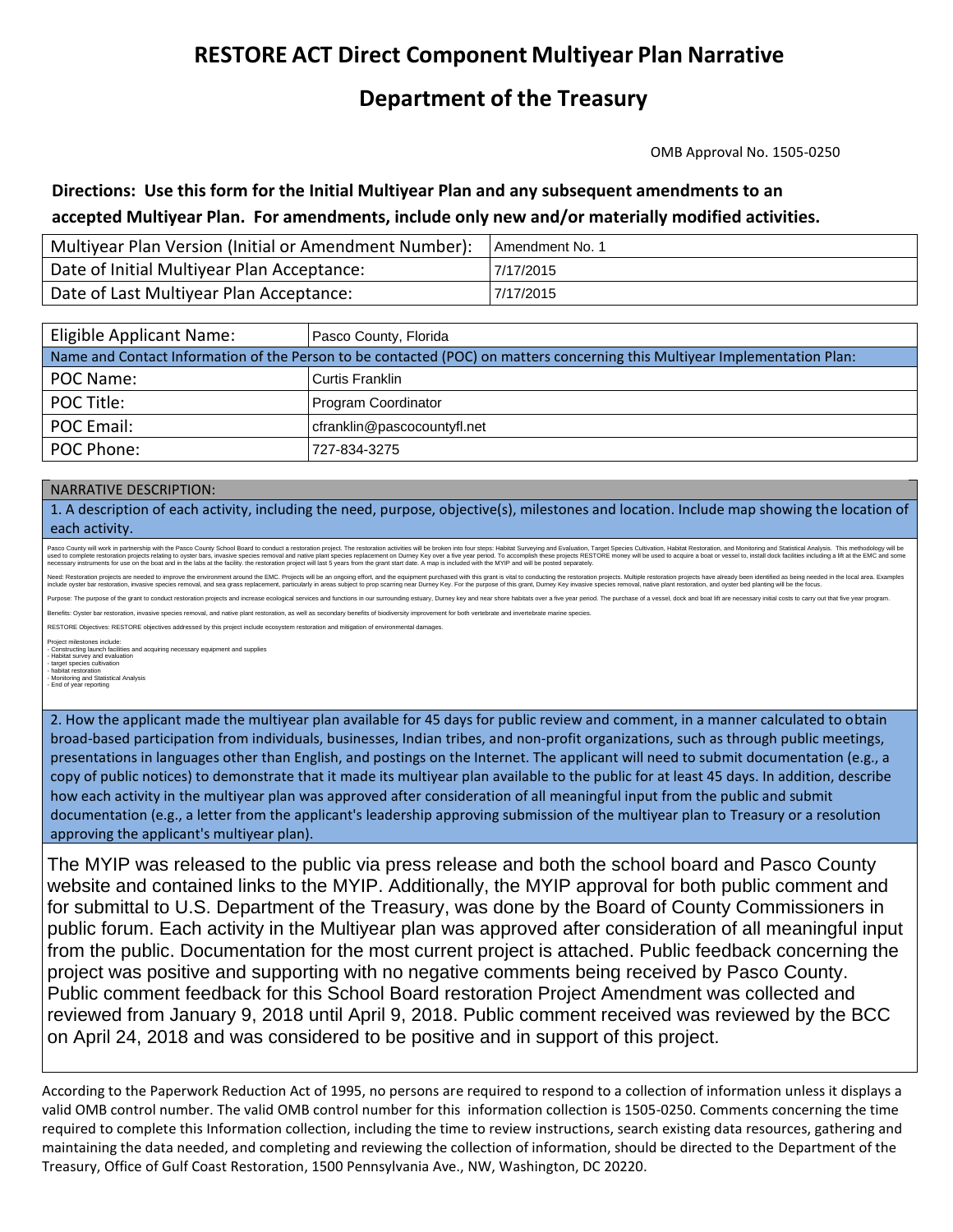3. How each activity included in the applicant's multiyear plan narrative meets all the requirements under the RESTORE Act, including a description of how each activity is eligible for funding based on the geographic location of each activity and how each activity qualifies

This project meets the following goal of the RESTORE Act -

Restoration and protection of the natural resources, ecosystems, fisheries, marine and wildlife habitats, beaches and coastal wetlands of the Gulf Coast Region.

The purpose of this project is to conduct restoration of oyster beds, removal of invasive species and repairs to prop scarring in the area of the EMC. This will increase the ecological services and functions in our surrounding estuary, Durney Key and near shore habitat over a five year period. the project will include oyster bar restoration, invasive species removal, and native plant restoration, as well as secondary benefits of biological improvement for both vertebrate and invertebrate species.

4. Criteria the applicant will use to measure the success of the activities included in the multiyear plan narrative in helping to restore and

Success will be measured through habitat surveys, observation and mapping of Durney Key vegetation over a 5 year span. Additionally, oyster beds will also be mapped, surveyed and observed on a scheduled time frame. Statistical analysis will be used to determine the success rate. The specified goal is removal of invasive species from Durney Key and a 25% increase in the oyster bars in the area offshore from the EMC.

5. How the activities included in the multiyear plan narrative were prioritized and list the criteria used to establish the priorities.

Pasco County formed a RESTORE Act Advisory Committee consisting of 9 volunteers from the public. The Committee meets in public forum to review and grade proposed projects that have been solicited from a wide variety of entities throughout the County. Using a score sheet based on RESTORE criteria, the highest ranking projects are reviewed and voted on. Projects selected for RESTORE funding are then recommended to the Board of County Commissioners for approval during a regularly scheduled meeting. All meetings are held in public. During review of the projects, additional sources of funding are also solicited to attempt to maximize the benefit from the project. Comments are collected and addressed throughout the process to ensure maximum participation throughout the project selection. All information related to RESTORE that is discussed is available via the County website.

6. If applicable, describe the amount and current status of funding from other sources (e.g., other RESTORE Act contribution, other

This project will utilize \$120,000.00 in RESTORE funding and will have \$130,000.00 from in-kind services during from the Pasco County School Board.

The \$120,000.00 in Direct Component funding ill be used to acquire a vessel or boat, install dock facilities including a lift at the EMC and necessary instruments for use on the boat and in the labs and facility.

The \$130,000 in in-kind services from the Pasco County School Board will include in-kind labor and expertise necessary for carrying out the restoration activities over a five year period. In-kind labor will include project oversight performed by an EMC Environmental Scientist and instructor. In kind services will also be provided from students attending the EMC.

Hours for the in-kind services will be tracked and documented in accordance with the requirements outlined in 2CFR 200.430 (i). Hours utilized under the general labor sources will be considered at the federal minimum wage rate. Instructor and supervisor hours will be documented at the current hourly rate of the individual supervisor.